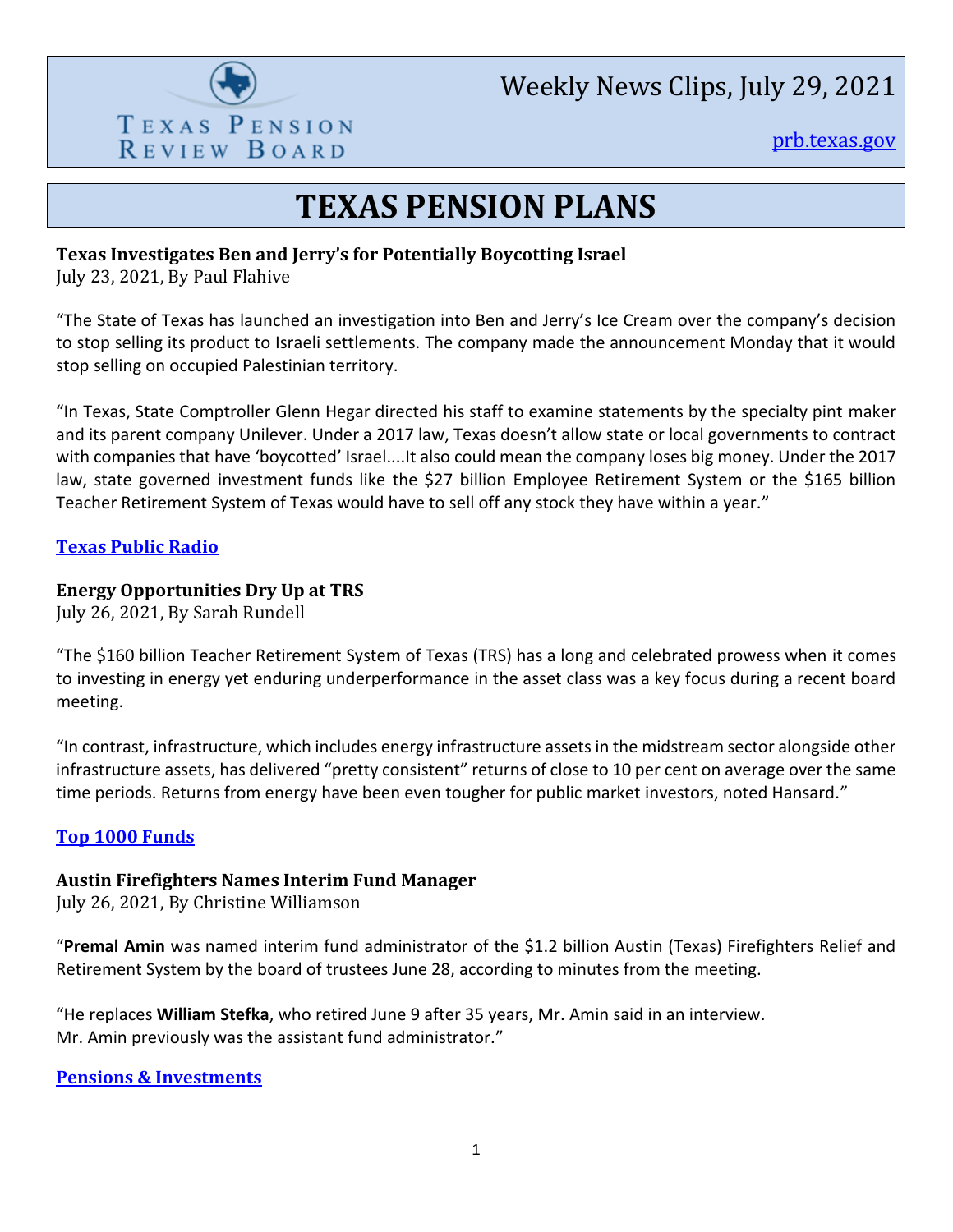# **TEXAS ECONOMIC INDICATORS**

## **Energy Transition Could Create 1.1 Million Jobs in Texas, Report Says**

July 26, 2021, By Shelby Webb

"The transition from fossil fuels to clean energy could create more than 1.1 million jobs in Texas over the next 25 years to build out wind and solar generation, upgrade transmission, improve energy efficiency and advance new technologies, according to a report released Monday by 27 labor unions.

"The Texas AFL-CIO worked with researchers from Cornell University in Ithaca, N.Y., Northeastern University in Boston and Occidental College in Los Angeles to study the number jobs that could be created in various aspects of growing the renewable energy and climate tech industries. Using data from the U.S. Department of Energy's National Renewable Energy Laboratory and the Energy Information Administration, researchers calculated how many jobs were created at various clean energy projects across the country."

## **[Houston Chronicle](https://www.houstonchronicle.com/business/energy/article/Energy-transition-could-create-1-1-million-jobs-16340230.php)**

## **Big 12 Transition Causes Concern for Texas Tech and Lubbock's Economy**

July 27, 2021, By Olivia Whitehead

"Texas state representatives, Lubbock city leaders and local businesses have all voiced concerns after Oklahoma University and the University of Texas announced their plan to leave the Big 12 Conference in the next few years.

"Local businesses like Red Raider Outfitters have profited off of these home game weekends since it opened up 46 years ago. 'We've seen more fans on a Saturday than any business in the city, so obviously it's a bit concerning,' said owner Stephen Speigelberg. 'Watching things take place, watching how much our administration is in control on the subject gives us a lot of confidence.'"

## **[Everything Lubbock](https://www.everythinglubbock.com/news/local-news/big-12-transition-causes-concern-for-texas-tech-and-lubbocks-economy/)**

#### **California Company Opening Manufacturing Site in Fort Worth, Bringing 140 Jobs** July 28, 2021, By FWBP Staff

"EJ Lauren, a California-based upholstery company, on July 28 announced plans to expand operations and open a manufacturing facility in Fort Worth. The facility is located in Majestic Fort Worth South Business Park. The company's expansion will create up to 140 full-time jobs in Fort Worth within the first-year of operations, including factory workers and office staff.

"EJ Lauren has seen tremendous growth year over year and has considered many opportunities for expansion. 'I believe Texas has all of the ingredients necessary for EJ Lauren to succeed,' said owner Tony Ocampo, in a news release. 'We are excited to partner with Fort Worth and The Majestic Group, and to become a part of the Fort Worth community for the expansion of EJ Lauren.'"

#### **[Fort Worth Business](https://fortworthbusiness.com/business/california-company-opening-manufacturing-site-in-fort-worth-bringing-140-jobs/)**